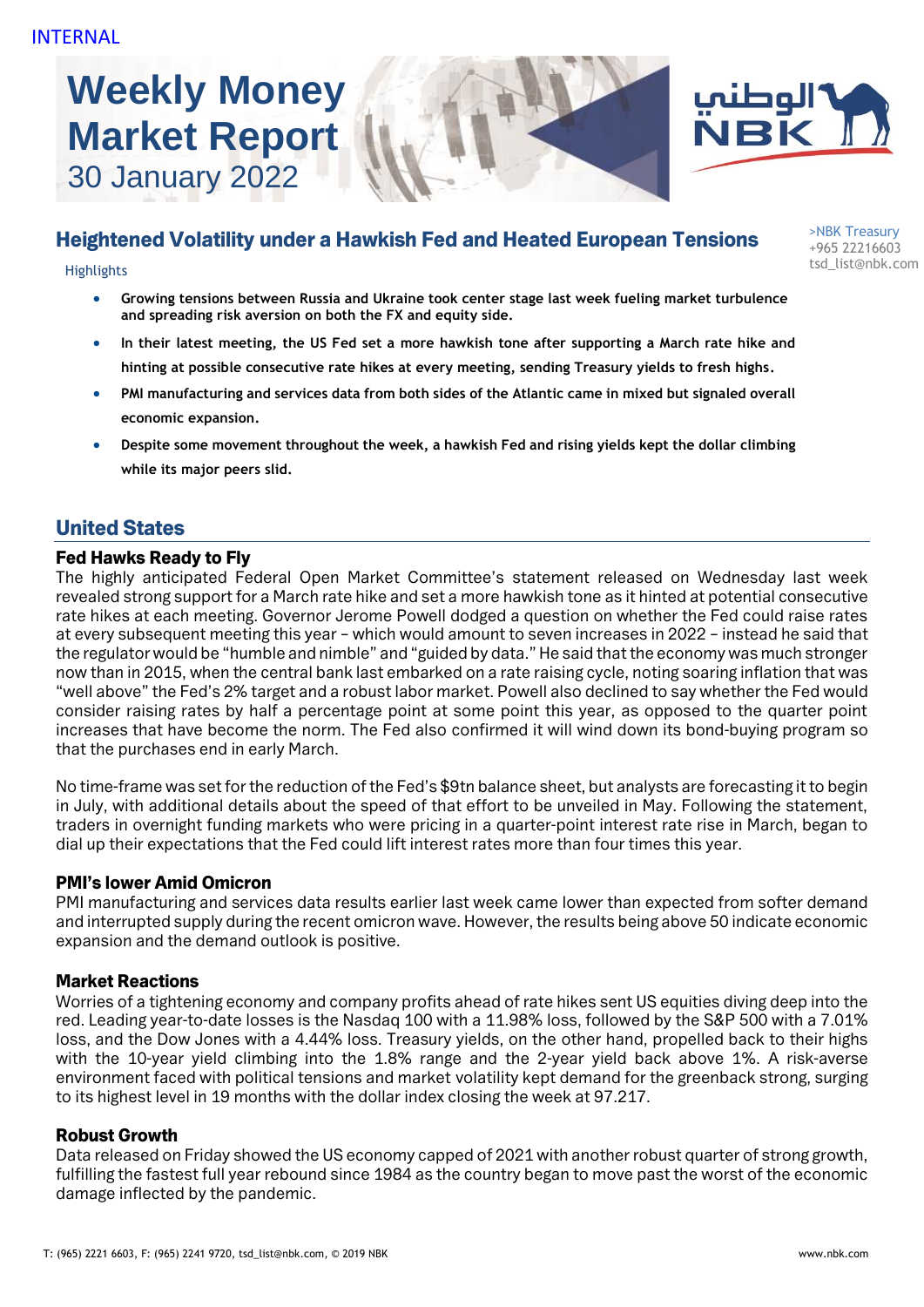

US GDP expanded by 6.9% on an annualized basis in the fourth quarter, up from a 2.3% growth clocked in the third quarter. The data surpassed economists' expectations of a 5.5% advance.

Despite disappointing December retail sales data, consumer spending helped support economic growth in the fourth quarter, as Americans did their holiday shopping early amid concerns that supply chain snarls could lead to bare store shelves. Personal consumption rose 3.3% in the fourth quarter, following a more modest 2% rise the previous quarter.

#### Higher PCE

The week ended with the release of the Federal Reserve's preferred measure of inflation, Personal Consumption Expenditures. Core PCE rose 4.9% year-on-year in December. That was slightly above the forecast for a rate of 4.8% and a slight acceleration from November's reading of 4.7%. The month-on-month rate of core PCE was 0.5% in December, in line with expectations and unchanged from November's rate.

# Europe & UK

#### ECB Doves Rest and BoE Hawks Awake

Tensions in Russia pose a fresh threat to gas supplies, aggravating record inflation levels in a fragile economic environment. Starting the year off strong though, Germany reported higher-than-expected PMI manufacturing and services results with a constructive outlook ahead despite the tensions.

Treading a different path than their hawkish peers westwards, the ECB plans to reduce the balance sheet first over the course of this year before it starts raising rates. The dovish tone is set behind a lower pressure of inflation on the economy compared to US and expectations of consumer price growth falling to below 2% in 2023 and 2024 from lower supply chain blockages and energy prices. However, keeping a close eye to monitor inflation, they did underline the fact that they are ready to act if needed. Bearing the tensions of the region, the euro slid below 1.13 during the week hitting a low of 1.1121 and closed the week at 1.1148.

In the UK, retail sales dropped sharply by 3.7% compared to expectations of a 0.6% decrease, the losses were mainly due to the sudden spread of the Omicron variant of Covid. PMI manufacturing and services data also came in lower than expected.

Disappointing data on top of a 30-year-high inflation and a booming labor market are pressuring the Bank of England to raise interest rates in February. Markets expectations for a rate hike next month and more during the year are high. The pound headed downwards below the 1.35 level during the week hitting a low of 1.3358 and closed the week at 1.3404.

### Australia

#### Heating Inflation and a Potential Change of Plans

Australian inflation reached 3.5%, surpassing the Reserve Bank of Australia's target of 2-3% for the first time since June 2014, fueled by spiraling fuel and housing costs. In addition, CPI results out early last week reported a growth of 1.3% against expectations of a 1% growth. The 10-year yield on Australian bonds shot up to above 2%. With the February meeting to be held this week in sharp focus, the RBA is expected to scrap its bondbuying program and hike rates sometime between May and August.

# **Commodities**

#### Gold Loses Luster

Heightened geopolitical tensions paired with the Fed's hawkish comments had commodities fluctuating during the week. Oil prices rose as potential supply shortages lingered and demand picked up, with Brent Crude reaching \$91.70 on Thursday, its highest price since October 2014. It then lost some of its gains but stayed strong, closing the week at \$90.03. On the other hand, gold tarnished ending the week trading at \$1,791.53 an ounce posting a year-to-date dent of 2.06%.